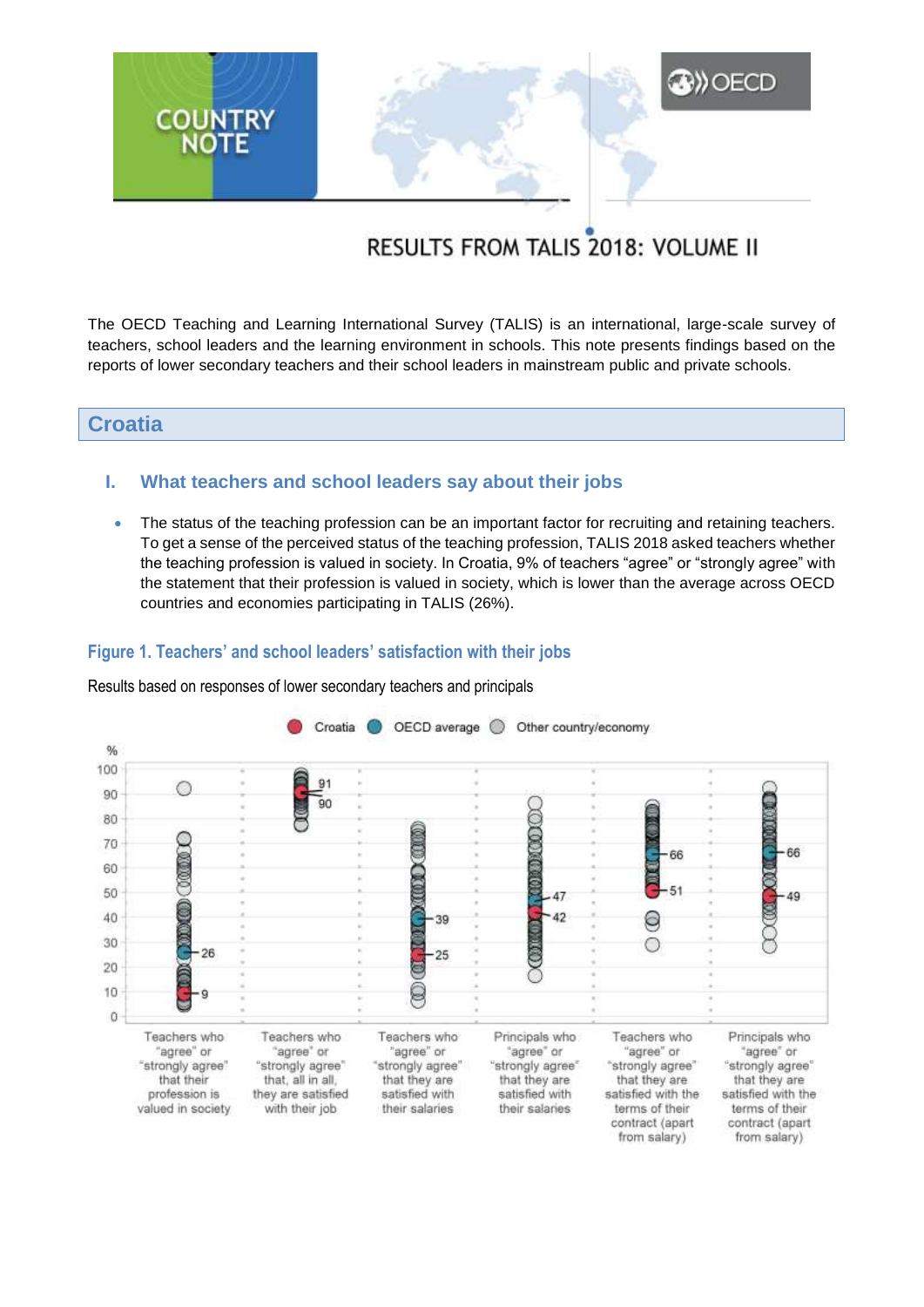Note: Only countries and economies with available data are shown. Source: OECD, TALIS 2018 Database, Tables II.2.1, II.2.16, II.3.56, II.3.65, II.3.59 and II.3.66.

- Teachers' views of the way society values their profession varies by gender and by years of teaching experience. In Croatia, 14% of male teachers consider that their profession is valued in society (OECD average 29%), compared to 8% of female teachers (OECD average 24%). However, the gender gap observed in Croatia is slightly smaller than the one observed in systems with similar results, such as CABA (Argentina) and Portugal where the gap is around 7 percentage points.
- Likewise, in Croatia, 15% of novice teachers report that the teaching profession is valued in society (OECD average 30%), in contrast to about 8% of more senior teachers (OECD average 25%). When compared to systems with similar results, Croatia is the only country showing a significant difference with respect teachers' experience.
- The mass media play a crucial role in shaping society's perceptions of teachers and their work. In Croatia, only 6% of teachers report that the media in their country/region value their profession (OECD average 19%). In this respect, Croatia, together with the French Community of Belgium, are the systems with the lowest values among the countries and economies in TALIS.
- Making teaching careers attractive and prestigious also entails empowering teachers and offering them the possibility to be actors of change through advocacy and advising on educational reforms. In Croatia, as in Slovenia, 3% of teachers consider that policy makers value their view (OECD average 14%) and 11% believe that they can influence educational policies in their country/region, as in the Czech Republic, England (UK), the Slovak Republic and Sweden (OECD average 24%).
- Between 2013 and 2018, the percentage of teachers reporting that the profession is valued in society has increased in almost half of the countries and economies with available data. In Croatia, over the same period, the percentage of teachers reporting that the teaching profession is valued in society has remained stable.
- TALIS defines job satisfaction as the sense of fulfilment and gratification that teachers get from their work. Job satisfaction may have a positive association with teachers' attitudes towards their work and with their performance. In Croatia, 91% of teachers report that, all in all, they are satisfied with their job (OECD average 90%). Moreover, 51% of teachers are satisfied with the terms of their teaching contract (apart from salary) (OECD average 66%). In Croatia, 25% of teachers report being satisfied with their salaries, which is lower than the OECD average (39%).
- In Croatia, 95% of school leaders report that, all in all, they are satisfied with their job (OECD average 95%). Moreover, 49% of school leaders report to be satisfied with the terms of their contract (apart from salary) (OECD average 66%). In Croatia, 42% of school leaders are satisfied with their salaries, which is statistically not significantly different from the OECD average (47%).

## **II. Working conditions, career mobility and risk of attrition**

 What factors could be shaping teachers' satisfaction? As well as career stability, mobility and working conditions could be playing a large role in teachers' reported levels of satisfaction. Regarding career stability, commitments to increase the financial remuneration of teachers and principals and to secure it through permanent contracts can compete with the need to limit costs and ensure flexibility in government expenditure.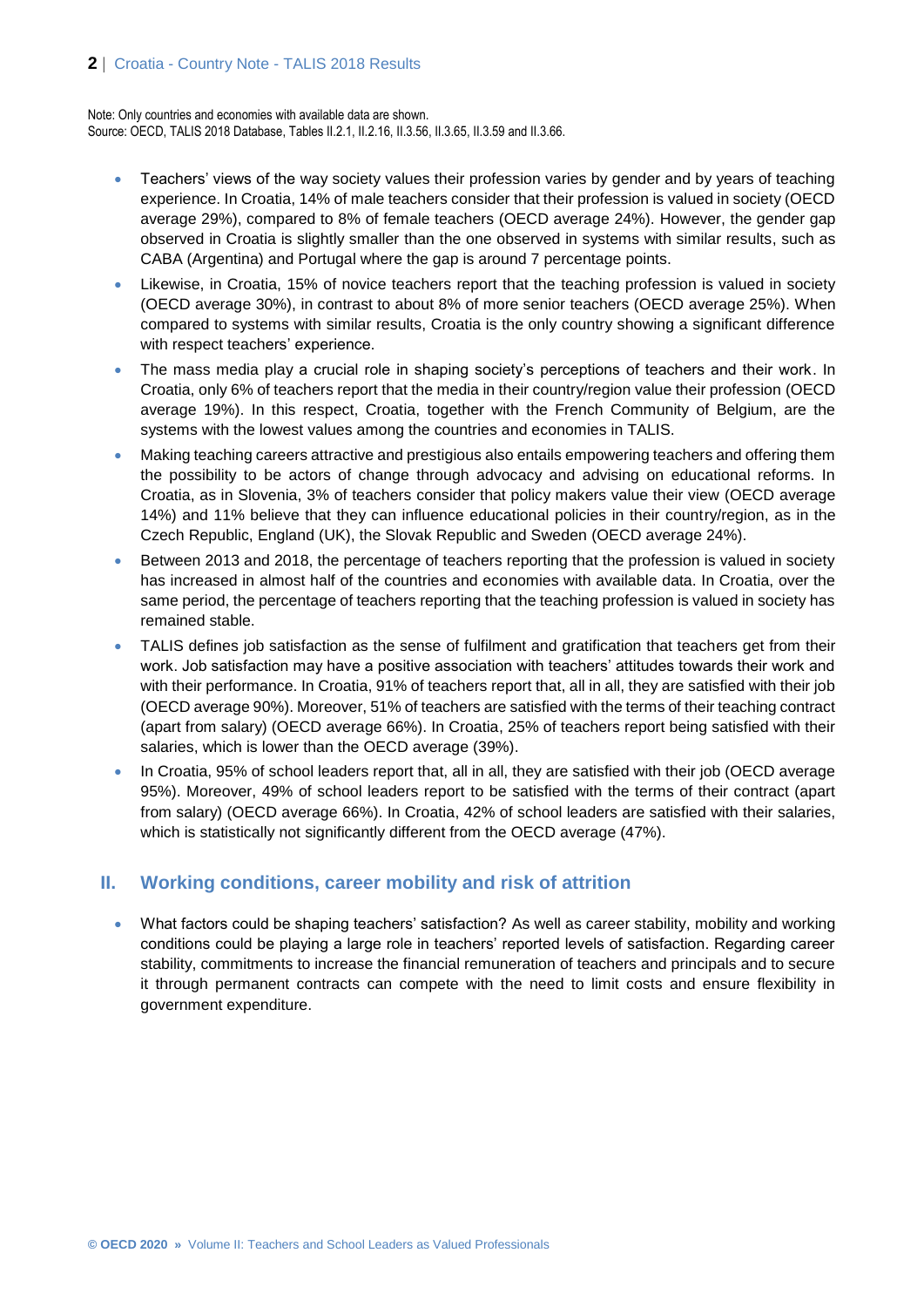

#### **Figure 2. Teachers' working conditions, mobility and risk of attrition**

Results based on responses of lower secondary teachers

Note: Only countries and economies with available data are shown. Source: OECD, TALIS 2018 Database, Tables II.3.1, II.2.16, II.2.63, II.2.36, and II.2.43.

- In Croatia, 91% of teachers have a permanent contract (an ongoing contract with no fixed end-point before the age of retirement) (OECD average At the same time, 3% of teachers in Croatia are employed on contracts of one year or less, which is lower than the average in the OECD countries and economies participating in TALIS (OECD average In the last five years in Croatia, the proportion of teachers with a contract of one year or less has remained stable. In Croatia, teachers who are employed on this type of contract tend to report lower levels of self-efficacy for teaching.
- Regarding teacher mobility, in Croatia, 16% of teachers would like to change to another school if that were possible (OECD average On average across the OECD, teachers who would like to change to another school are more likely to be dissatisfied with the profession, did not pick teaching as a first- choice career and are slightly younger and less experienced in their current school than other teachers. They are also more likely to work full-time and to report teaching in a target class with a slightly higher concentration of disadvantaged students, low academic achievers and students with behavioural problems.
- Attrition is another factor related to teachers' mobility. Attrition among teachers may affect student achievement by having a negative impact on the school climate and on implementation of the curriculum. Attrition can also lead to significant financial costs for educational systems brought by the need to replace qualified teachers in affected schools. As a proxy measure for the risk of attrition, TALIS uses the intention of teachers to remain in teaching. Twenty-one percent of teachers in Croatia report that they would like to leave teaching within the next five years (OECD average 25%). Furthermore, 13% of teachers age 50 or less in Croatia would like to leave teaching in the next five years, which is statistically not significantly different from the OECD average (14%).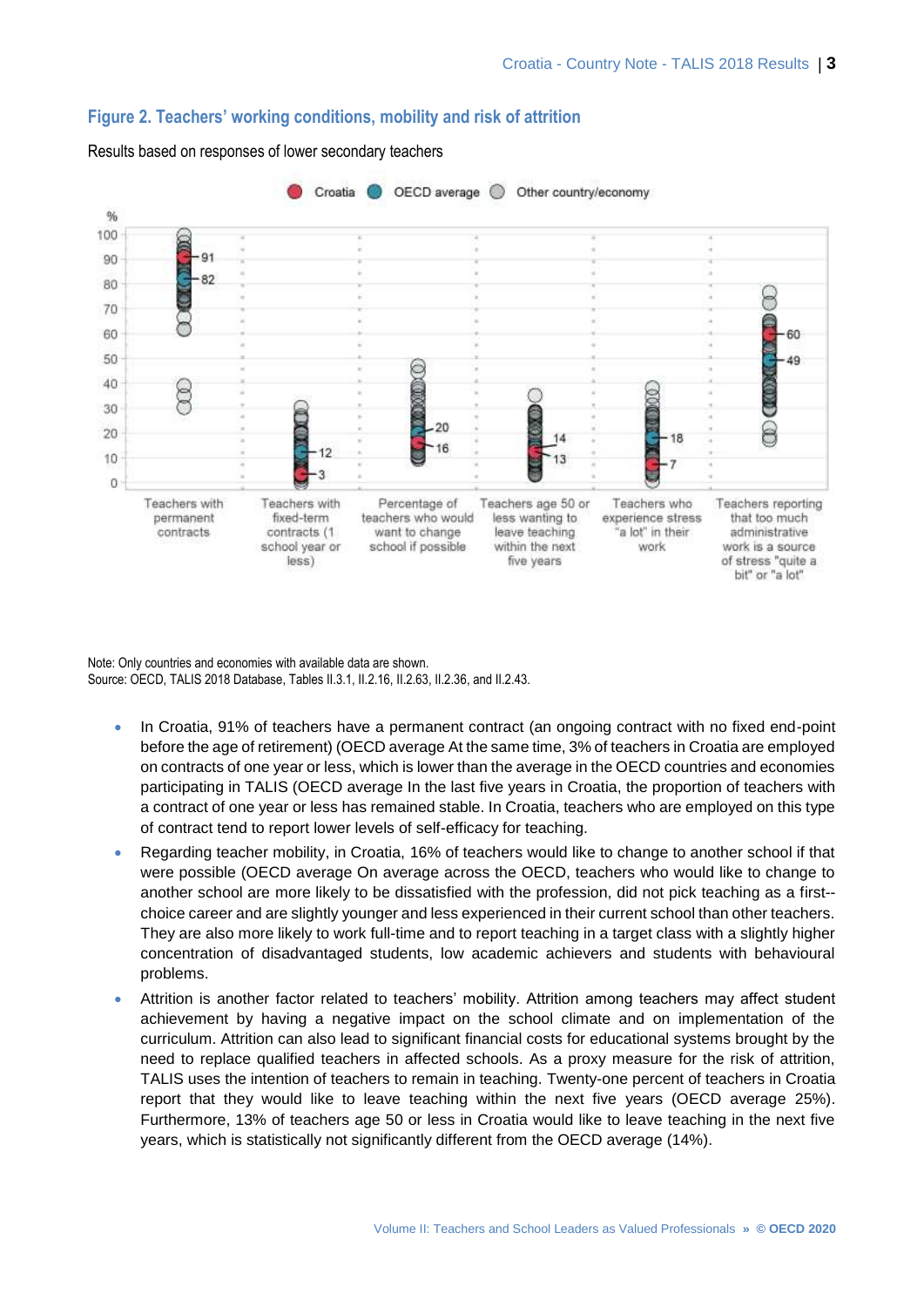## **4** | Croatia - Country Note - TALIS 2018 Results

- Acute stress at work can be associated with teachers' job satisfaction and their intention to continue teaching. Furthermore, stressful environments and situations may affect the practices and motivation of teachers and principals, and even student achievement. In Croatia, 7% of teachers report experiencing stress in their work "a lot" which is lower than the OECD average (18%).
- Almost half of the teachers in the OECD countries and economies participating in TALIS report that having too much administrative work is a source of stress they experience at work "quite a bit" or "a lot". In Croatia, the three most prevalent sources of stress teachers experience at work "quite a bit" or "a lot" are administrative tasks (60%, OECD average 49%),, being held responsible for students' achievement (56%, OECD average 44%) and modifying lessons for students with special needs (37%, OECD average 31%). For principals, the three most prevalent sources of stress are having too much administrative work to do, keeping up with changing requirements from local, municipal/regional, state or national/federal authorities and being held responsible for students' achievement.
- On average across the OECD countries and economies in TALIS, teachers who report experiencing stress in their work "a lot" are twice as likely as colleagues with lower levels of stress to report that they will stop working as teachers in the next five years. In Croatia, teachers who report experiencing stress at their work "a lot" are between three and four times more likely to want to leave teaching in the next five years.
- When considering school leaders, Croatia is one of the few TALIS countries and economies, together with Japan and Korea, where all school leaders work full-time and do not have teaching obligations. On average across the OECD countries and economies participating in TALIS, 31% of school leaders work full-time and have teaching obligations.
- In Croatia, 85% of school leaders report that having too much administrative work to do is a source of stress "quite a bit" or "a lot" (OECD average 69%), followed by keeping up with changing requirements form local or national stakeholders (62%, compared to 56%, on average across the OECD countries and economies participating in TALIS), being held responsible for students achievements (54% in Croatia, OECD average 46%) and addressing parents' or guardians' concerns (54% in Croatia, OECD average 47%).
- In addition, more than half of school leaders (51%) state that they cannot influence decisions that are important for their work (OECD average 33%), that they need more support from authorities (83%, OECD average 67%), but that they are satisfied with the support they receive from the staff in their school (97%, OECD average 92%). Croatia, together with the Czech Republic and Shanghai (China), are the systems with the highest share of school leaders in all these three indicators.

# **III. Supporting professional autonomy, collegiality and collaboration**

- TALIS shows promising directions to take to make the job of teachers more rewarding and fulfilling. Teachers' autonomy is an important factor for promoting experimentation in the classroom. In Croatia, 83% of teachers report having control over determining course content in their class, compared to 84% on average across the OECD countries and economies participating in TALIS. In Croatia, teachers reporting higher levels of control over their class are more likely to report working in innovative school environments.
- Opportunities for teachers to have a voice in developing the school vision and goals are an integral component of teacher leadership. In Croatia, only 38% of principals report that their teachers have significant responsibility for the majority of the tasks related to school policies, curriculum and instruction, which is statistically not significantly different from the OECD average (42%).
- Being represented in school management teams can encourage teachers to grow in their role and to take on leadership responsibilities. In Croatia, 82% of principals who report having a management team also report that teachers are members of their school management team (OECD average 56%).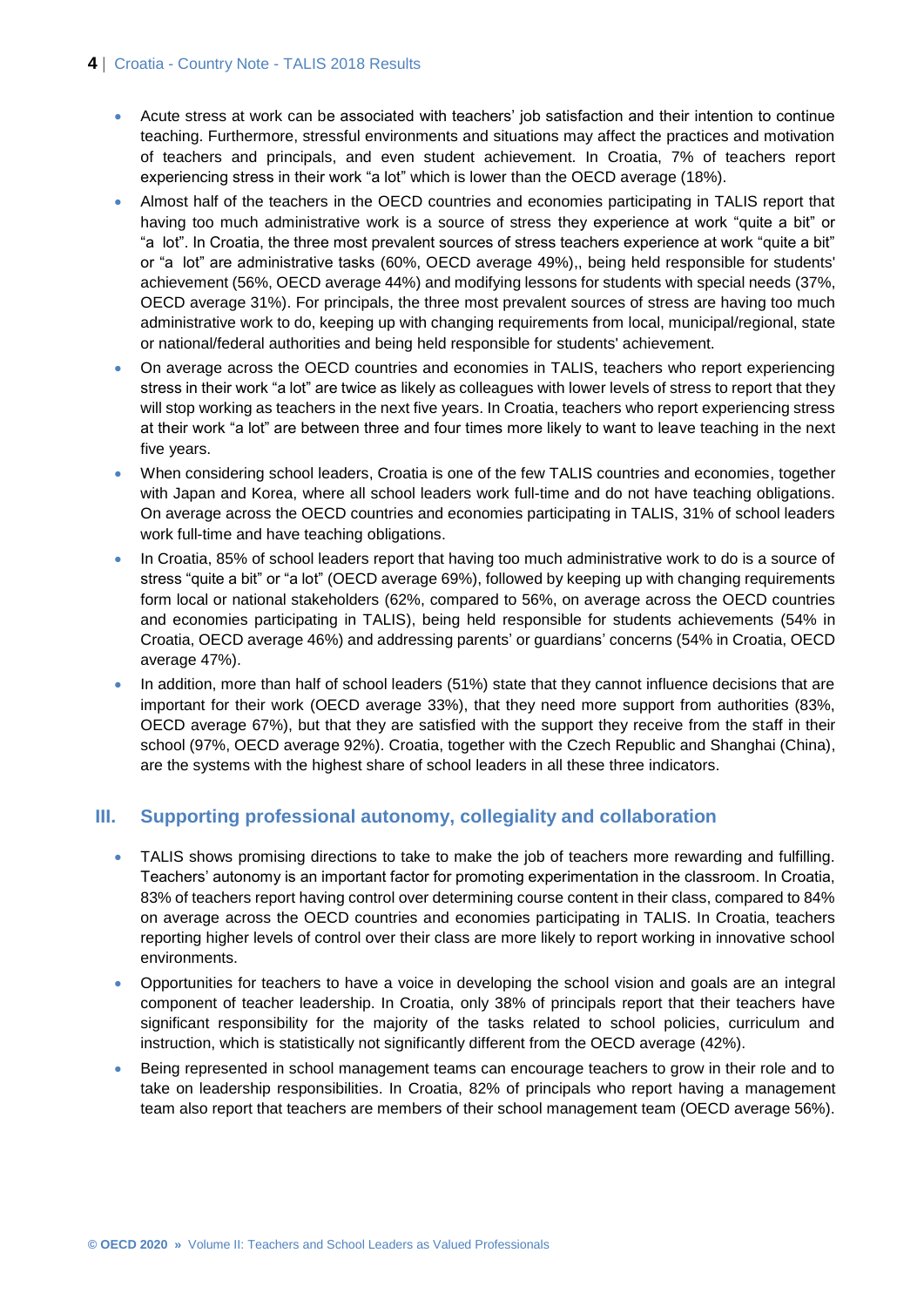## **Figure 3. Autonomy, collegiality and collaboration**

#### Results based on responses of lower secondary teachers and principals



Note: Only countries and economies with available data are shown. Source: OECD, TALIS 2018 Database, Tables II.5.32, II.5.31, II.5.12, II.4.24 and II.4.1.

- Innovation in schools requires the support of peers and the quidance of school leaders. In Croatia, 79% of teachers say that they work in a collaborative school culture characterised by mutual support (OECD average 81%). Furthermore, 62% of principals in Croatia took actions on a regular basis to support co-operation among teachers to develop new teaching practices in the 12 months prior to the survey, which is statistically not significantly different from the OECD average (59%). In this regard, the share of school principals engaged in these activities is significantly larger in schools with a high concentration of students with special needs (85%, OECD average 63%), compared to schools with a lower concentration of students with special needs (60%, OECD average 58%).
- School leaders can foster collegial and participative working environments. In Croatia, 81% of teachers report that their school provides staff with opportunities to actively participate in school decisions (OECD average 77%). On average across the OECD, teachers reporting that their school provides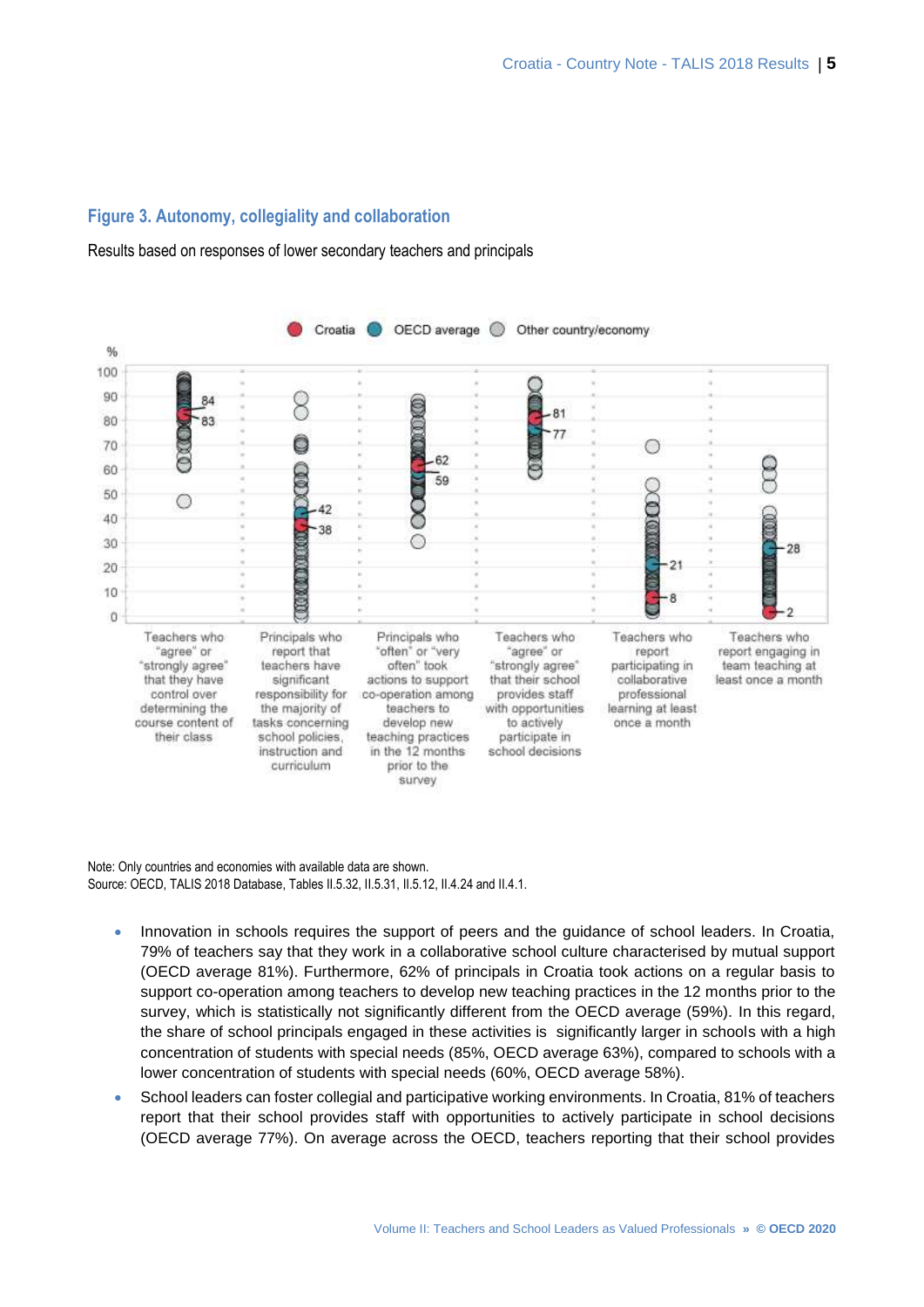staff with opportunities to actively participate in school decisions tend to engage more often in some forms of collaboration.

 Professional collaboration can become a solid foundation for innovative and effective practices. On average across the OECD, teachers who engage in professional collaboration, which involves a higher degree of interdependence among teachers, also tend to report more frequent use of effective teaching practices, such as cognitive activation. However, professional collaboration is not a frequent practice across the OECD countries and economies participating in TALIS. In Croatia, only 8% of teachers report participating in collaborative professional learning at least once a month (OECD average 21%) and 2% engage in team teaching with the same frequency (OECD average 28%).

## **IV. Making the most of feedback and appraisal systems**

- Teacher feedback is an important lever for improving teaching quality, since it aims to improve teachers' understanding of their methods and practices. Feedback can improve teachers' effectiveness by both recognising teachers' strengths and addressing weaknesses in their pedagogical practices. In Croatia, only 5% of teachers report that they have never received feedback in their schools (OECD average 10%). However, this share is significantly higher for those who work in schools characterised by a high concentration of students from socio-economically disadvantaged homes: 94% of teachers working in schools with less than or equal to 30% of students from socio-economically disadvantaged homes, compared to 98% of teachers working in schools with more than 30% of students from socio-economically disadvantaged homes).
- On average across the OECD, the forms of feedback most commonly used are based on classroom observations and students' school-based and classroom-based results. In Croatia the forms of feedback most commonly used are based on observation of the teacher's classroom teaching, schoolbased and classroom-based results and external results of students the teacher teaches.
- In Croatia, 77% of teachers who received feedback in the 12 months prior to the survey report that it had a positive impact on their teaching practice (OECD average 71%). In all countries and economies participating in TALIS, including Croatia, teachers who report receiving feedback based on multiple methods are more likely to find that the feedback they received had a positive impact on their teaching. Furthermore, 33% of teachers in Croatia report having received feedback at some point, based on at least four different types of methods, which is lower than the OECD average (52%). Furthermore, 21% of teachers report having received feedback through only one method, compared to 9% on average across the OECD countries and economies in TALIS.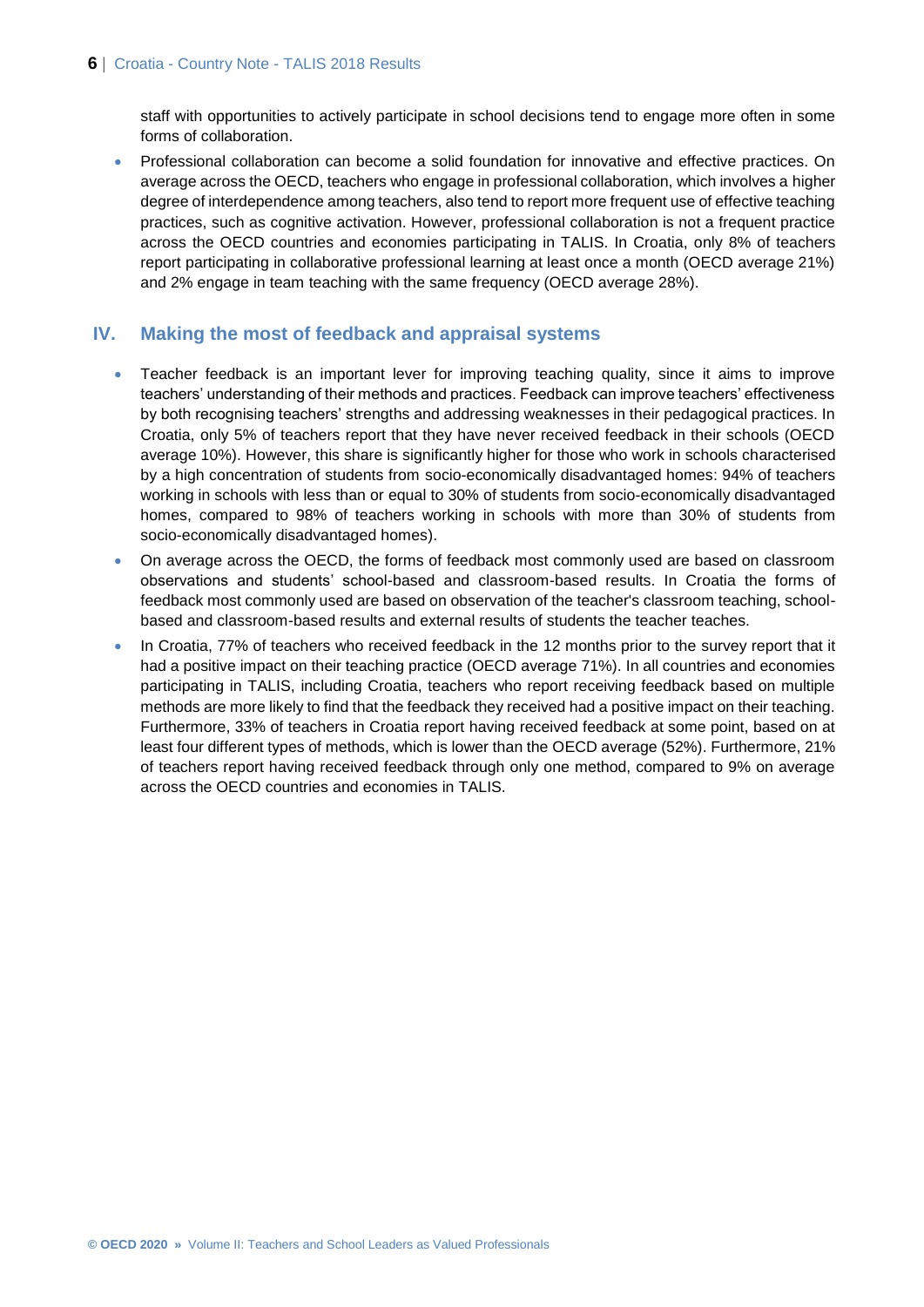

## **Figure 4. Feedback and appraisal**

Results based on responses of lower secondary teachers and principals

Note: Only countries and economies with available data are shown. Source: OECD, TALIS 2018 Database, Tables II.4.48, II.4.47, II.3.30 and II.5.1.

- Appraisal systems, used to formally evaluate teachers, encourage continuous improvement of their practice by providing opportunities to acknowledge and reward teachers for their efforts. In Croatia, 4% of teachers are in schools where school principals report that their teachers are never formally appraised, which is lower than the OECD average (7%).
- For appraisal to be effective, it must lead to the right consequences. For example, consequences such as appointing a mentor to improve teaching or drafting a plan for professional development are well aligned with the formative function of appraisal. In Croatia, 99% of teachers work in schools where the elaboration of professional development or a training plan is a common occurrence after an assessment (OECD average of 90%), and 49% of teachers work in schools where the appointment of a mentor is a common occurrence after an assessment (OECD average of 71%).
- The consequences of teacher appraisal are changing over time across countries and economies but it seems that Croatia is an exception to this trend. Between 2013 and 2018, in all education systems with available data except for Croatia, Finland and France, there was a significant change in the occurrence of at least one of the consequences of teacher appraisal.
- Based on principals' responses, in Croatia, 2% of schools have autonomy over determining salary increases or bonuses for teachers, which is lower than the OECD average (32%).